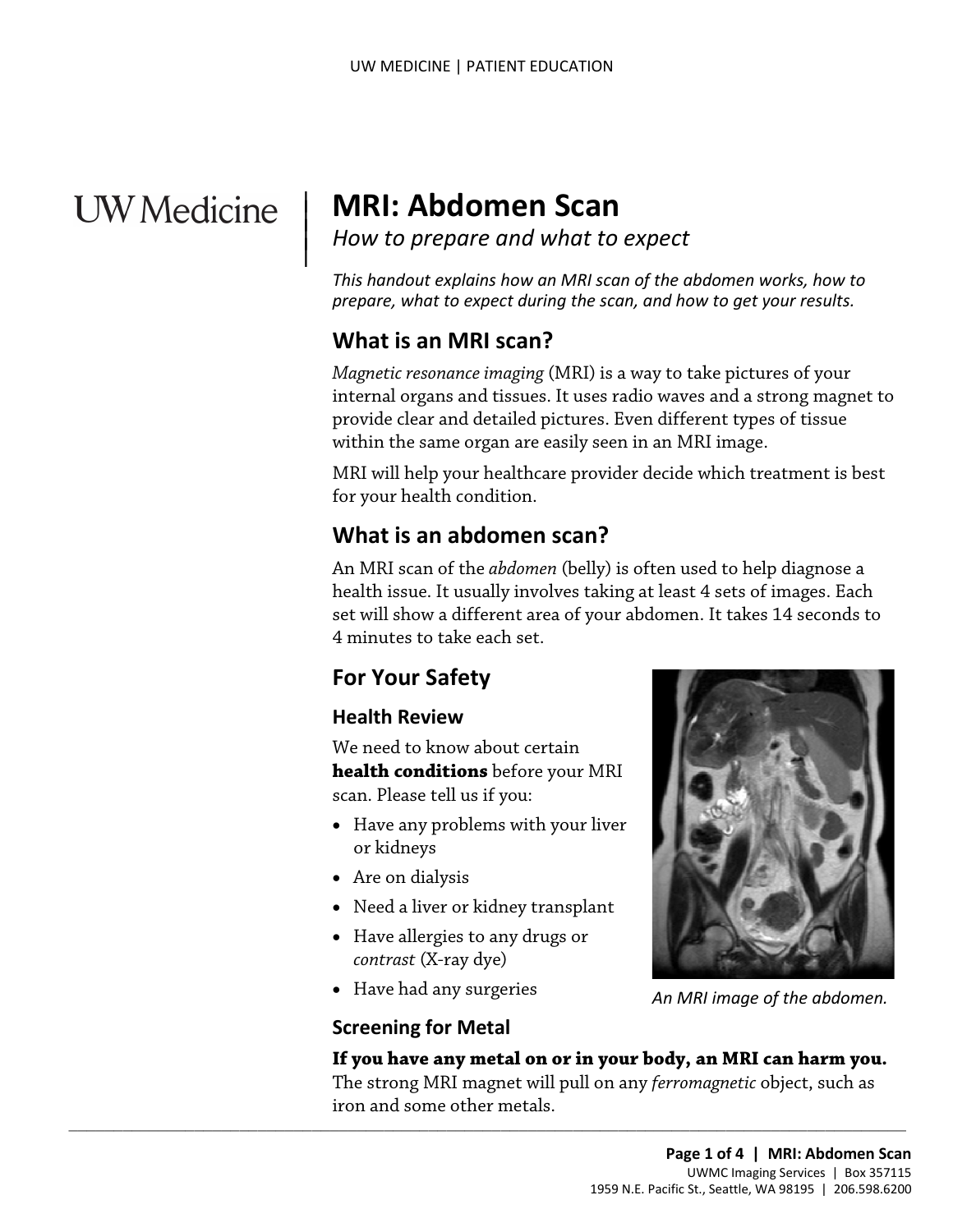This is why we need to know if you have any metal in or on your body before we give you an MRI scan. Even small amounts of metal that will not harm your body can ruin the MRI image.

#### **Please tell our staff if you have:**

- Aneurysm clips, a heart pacemaker (or artificial heart valve), an implanted port, an infusion catheter (such as Port-o-cath, Infusaport, or Lifeport), an intrauterine device (IUD), any metal plates, clips, pins, screws, or surgical staples, a prosthetic hip, or any implanted metal object in your body
- needed, we may do an X-ray to check for metal.<br>
 Tattoos or permanent eyeliner<br>
 Medicine patches<br>
 A bullet or shrapnel in your body<br>
 Ever worked with metal<br> **How do I prepare?** – Most times, surgical staples, clips, plates, pins, and screws are not a risk if they have been in place for more than 4 to 6 weeks. If needed, we may do an X-ray to check for metal.
	- Tattoos or permanent eyeliner
	- Medicine patches
	- A bullet or shrapnel in your body
	- Ever worked with metal

#### **How do I prepare?**

- Please talk with your referring provider if you have any concerns about managing pain or anxiety during your MRI scan.
- *Women:* Tell your provider if you are pregnant or breastfeeding, or if there is any chance you could be pregnant.
- If you take iron medicines or supplements, you must stop taking them 48 hours before your scan. Please talk with the provider who prescribed them if you have concerns.
- If your scan is in the **morning**:
	- The evening before your scan, have a light dinner, such as eggs or a sandwich.
	- Do **not** eat breakfast on the morning of your scan.
- If your scan is in the **afternoon**:
	- On the morning of your scan, have a light breakfast, such as an egg and toast, or cereal.
	- Do **not** eat lunch.

#### **On the Day of Your Scan**

- **Remove any items that might contain metal.** These include:
	- Makeup and nail polish

 $\_$  ,  $\_$  ,  $\_$  ,  $\_$  ,  $\_$  ,  $\_$  ,  $\_$  ,  $\_$  ,  $\_$  ,  $\_$  ,  $\_$  ,  $\_$  ,  $\_$  ,  $\_$  ,  $\_$  ,  $\_$  ,  $\_$  ,  $\_$  ,  $\_$  ,  $\_$  ,  $\_$  ,  $\_$  ,  $\_$  ,  $\_$  ,  $\_$  ,  $\_$  ,  $\_$  ,  $\_$  ,  $\_$  ,  $\_$  ,  $\_$  ,  $\_$  ,  $\_$  ,  $\_$  ,  $\_$  ,  $\_$  ,  $\_$  ,

– Hairpins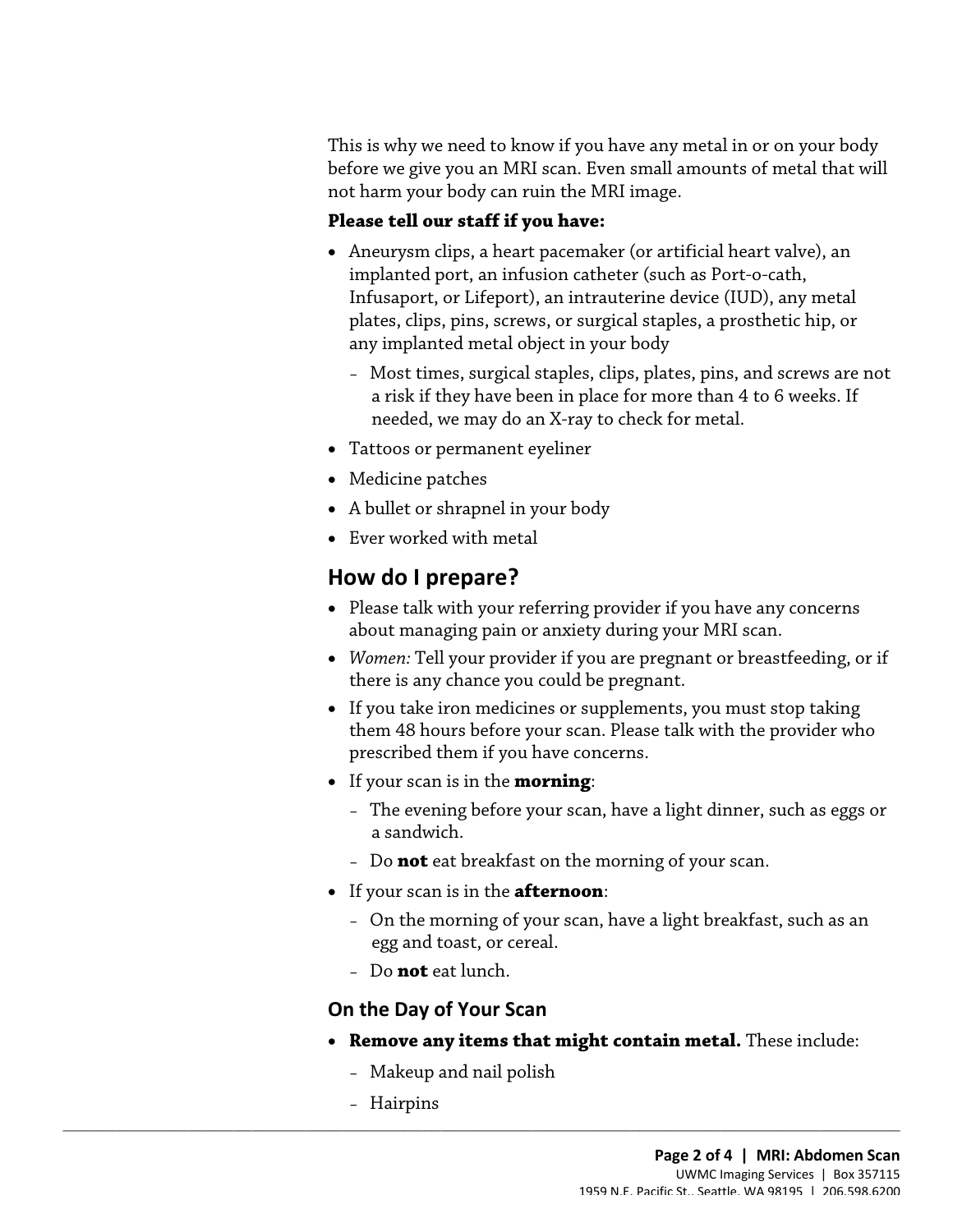- Jewelry
- Glasses, hearing aids, and any removable dental work
- Take your medicines as usual.
- **Starting 4 hours before your scan:** Do **not** eat any solid food.
- It is OK to drink liquids that do not contain caffeine, milk, or chocolate up to 1 hour before your scan.
- **Starting 1 hour before your scan:** Do **not** eat or drink anything.
- We will ask you to change into a hospital gown. We will give you a gown when you arrive in the MRI department.
- If you have an insulin pump or a patch that delivers any type of drug, we will ask you to remove it.
- If you have an insulin pump or a patch that delivers any type of<br>drug, we will ask you to remove it.<br>• Women: Before the scan begins, tell your technologist if there is a<br>chance you could be pregnant.<br>**What happens durin** • *Women:* Before the scan begins, tell your technologist if there is any chance you could be pregnant.

#### **What happens during the scan?**

- You will lie on a sliding table and a device called a *surface coil* will be placed around your belly.
- This helps us get the clearest pictures. • We may give you medicine to calm your bowels for a short time.
- • The technologist will slide the table inside the MRI unit and then leave the room to take the MRI pictures. You will be able to talk with the [technologist](javascript:glossAry() at any time through an intercom.
- We will ask you to hold very still as each picture is taken. We may also ask to hold your breath for some of the pictures.
- The scan usually takes 20 to 45 minutes.

 $\_$  ,  $\_$  ,  $\_$  ,  $\_$  ,  $\_$  ,  $\_$  ,  $\_$  ,  $\_$  ,  $\_$  ,  $\_$  ,  $\_$  ,  $\_$  ,  $\_$  ,  $\_$  ,  $\_$  ,  $\_$  ,  $\_$  ,  $\_$  ,  $\_$  ,  $\_$  ,  $\_$  ,  $\_$  ,  $\_$  ,  $\_$  ,  $\_$  ,  $\_$  ,  $\_$  ,  $\_$  ,  $\_$  ,  $\_$  ,  $\_$  ,  $\_$  ,  $\_$  ,  $\_$  ,  $\_$  ,  $\_$  ,  $\_$  ,

- Sometimes, an injection of a *[contrast](javascript:glossAry()* is used to make certain tissues or blood vessels easier to see. If you need this injection:
	- Your doctor will talk with you about it before your scan.
	- *Women:* Tell your doctor if there is any chance you could be pregnant.
	- You will receive the injection about halfway through the scan. It will be injected through a small needle and an *intravenous* (IV) line in your arm or hand vein.
	- If your doctor has asked for *delayed enhancement images*, we will take more images 20 minutes after your contrast injection. This will add about 5 to 10 minutes to the length of the scan.